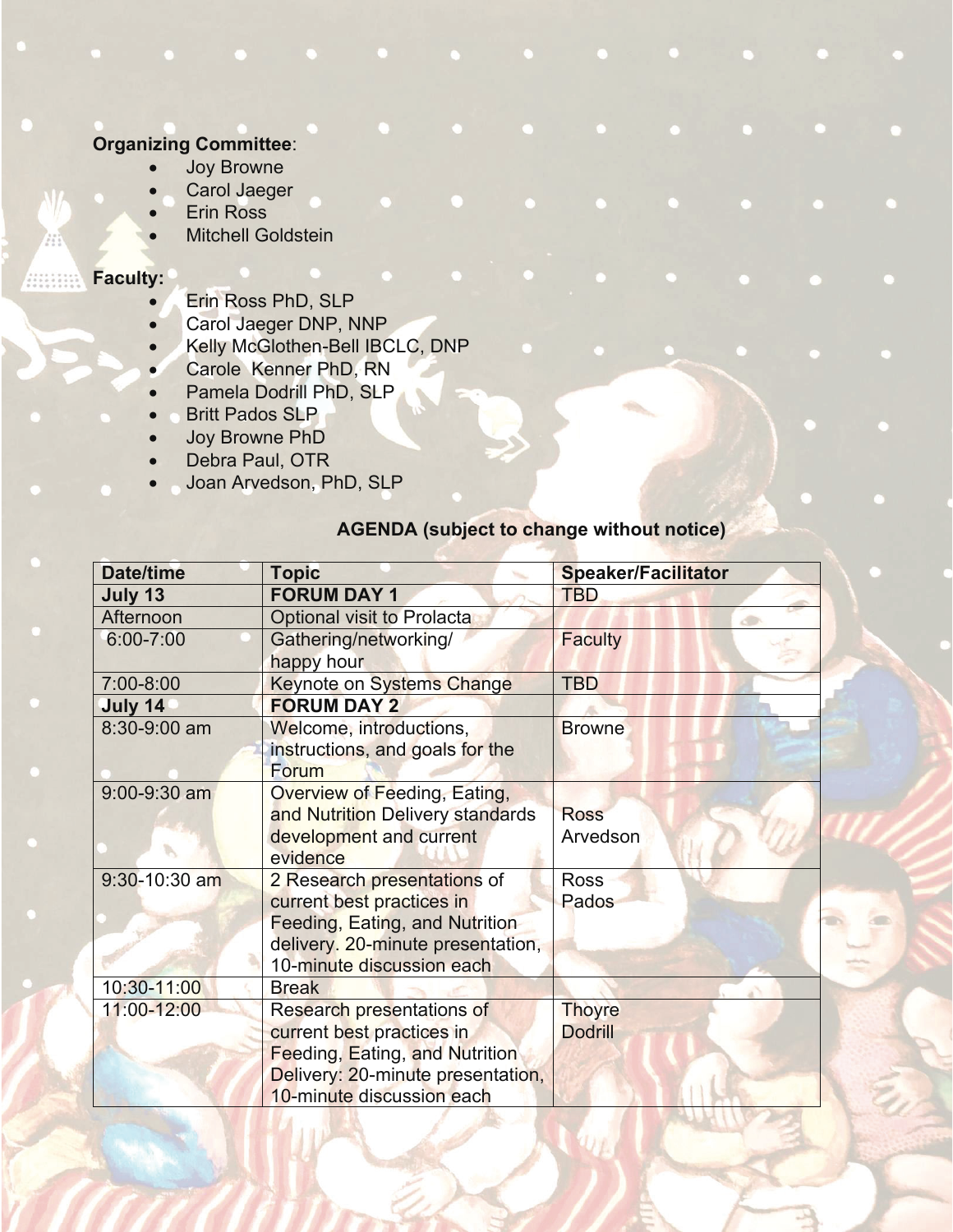| 12:00-12:30   | Discussion across speakers with<br>generalities of the barriers they<br>faced, who they included, and<br>what they forgot | All am speakers Moderator:<br><b>Browne</b> |
|---------------|---------------------------------------------------------------------------------------------------------------------------|---------------------------------------------|
| 12:30-1:15    | Lunch                                                                                                                     |                                             |
| $1:15 - 1:45$ | Systems thinking 20-minute<br>presentation 10-minute<br>discussion                                                        | Jaeger<br>Kenner                            |
| $1:45 - 2:00$ | Instructions and assigned to<br>workgroups to develop strategies<br>for implementation                                    | <b>Browne</b>                               |
| $2:00 - 2:45$ | Workgroup<br>discussion of potential strategies<br>for implementation (systems and<br>eating integrated)                  | Faculty member to each<br>group             |
| $2:45-3:15$   | Strategies for implementation<br>workgroup feedback                                                                       | Designated facilitator and<br>recorder      |
| $3:15 - 3:30$ | <b>Break</b>                                                                                                              |                                             |
| $3:30 - 4:15$ | <b>Workgroups: Identifying barriers</b><br>to clinical implementation                                                     | Faculty assigned to each<br>workgroup       |
| $4:15 - 4:45$ | <b>Reports from workgroups</b>                                                                                            | Designated facilitator and<br>recorder      |
| 4:45-5:00     | Synthesis of Day 1 topics                                                                                                 | Paul                                        |
| 5:00          | Adjourn                                                                                                                   |                                             |
|               |                                                                                                                           |                                             |

| Day/time       | <b>Content/Topics</b>                                                                 | <b>Presenter/facilitator</b> |
|----------------|---------------------------------------------------------------------------------------|------------------------------|
| July 15        | <b>FORUM DAY 3</b>                                                                    |                              |
| 8:30-9:00      | Continued discussion, review of<br>the previous day, and goals for<br>the second day. | <b>Browne</b>                |
| $9:00 - 9:30$  | <b>System implementation: Realistic</b>                                               | Kenner                       |
|                | strategies                                                                            | Jaeger                       |
| $9:30 - 10:00$ | <b>Clinical implementation</b>                                                        | Paul                         |
|                | approaches including how to                                                           |                              |
|                | address barriers                                                                      |                              |
| 10:00-10:15    | <b>Break</b>                                                                          |                              |
| 10:15-11:00    | The importance of and how to                                                          | Jaeger/Ross                  |
|                | measure progress (metrics)                                                            |                              |
| 11:00-11:45    | Open forum discussion:                                                                | <b>Moderators</b>            |
|                | Integration of standards into                                                         | Paul                         |
|                | systems and clinical practice                                                         | <b>Kenner</b>                |
| 11:45-12:30    | Lunch                                                                                 |                              |
| 12:30-12:45    | Assign to workgroups                                                                  | <b>Browne</b>                |